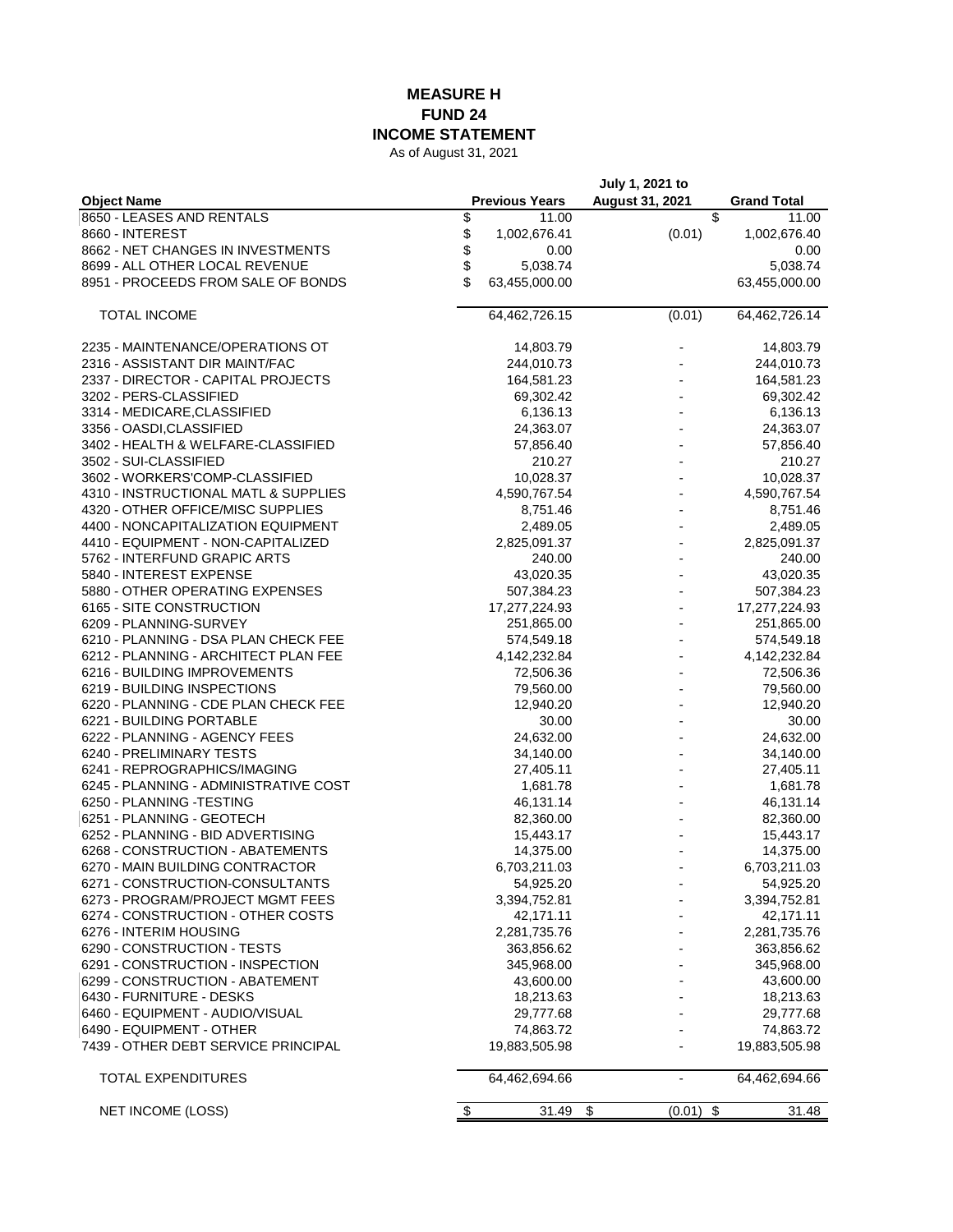## **BALANCE SHEET**

Year To Date for Month Ending August 31, 2021

| <b>ASSETS</b><br>CASH (9110)<br>FAIR VALUE ADJUSTED TO CASH (9111)<br>ACCTS REC MANUAL (9205)                                                           | 54.10           |
|---------------------------------------------------------------------------------------------------------------------------------------------------------|-----------------|
| DUE FROM OTHER FUNDS (9310)                                                                                                                             | 5.58            |
| <b>TOTAL ASSETS</b>                                                                                                                                     | 59.68           |
| <b>LIABILITIES</b><br>ACCTS PAY MANUAL (9510)<br><b>ACCTS PAY AUTOMATIC (9519)</b><br>AUTO YEAR END PAYROLL ACCRUAL (9521)<br>DUE TO OTHER FUNDS (9610) | 20.71<br>7.49   |
| <b>TOTAL LIABILITIES</b>                                                                                                                                | 28.20           |
| <b>FUND BALANCE</b><br>BEGINNING FUND BALANCE (9791)<br><b>EXCESS REVENUE OVER EXPENDITURES</b>                                                         | 31.49<br>(0.01) |
| <b>TOTAL FUND BALANCE</b>                                                                                                                               | 31.48           |
| TOTAL LIABILITIES AND FUND BALANCE                                                                                                                      | 59.68           |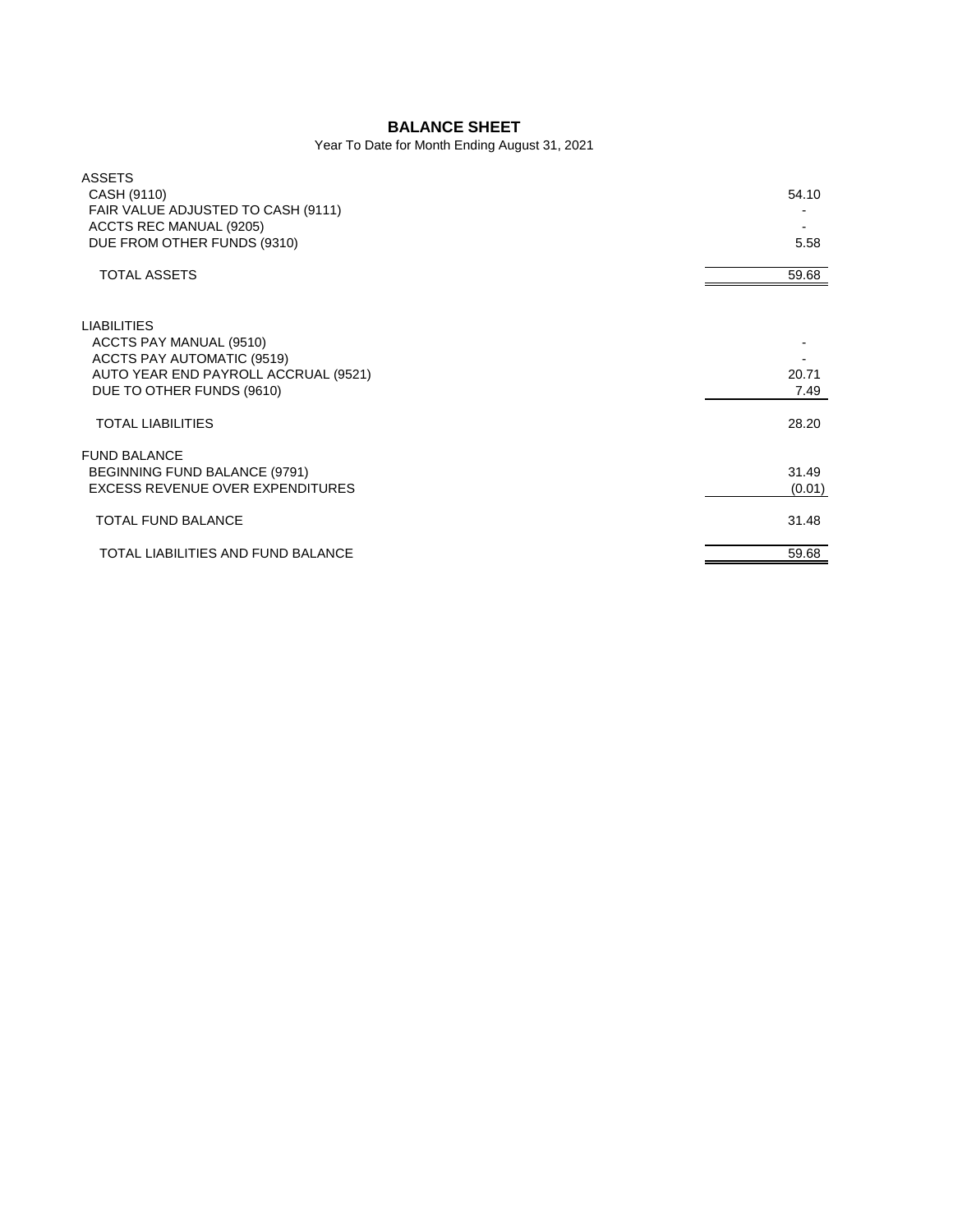## **GO BOND FUND 24 EXPENDITURE DETAIL BY SITE AS OF AUGUST 31, 2021**

|      |                 |                                                                      |                             | July 1, 2021 to |                          |
|------|-----------------|----------------------------------------------------------------------|-----------------------------|-----------------|--------------------------|
| Site |                 | Vendor                                                               | <b>Previous Years</b>       | August 31, 2021 | <b>Grand Total</b>       |
| 000  | <b>DISTRICT</b> | 2012 CERT OF PARTICIPATION                                           | 19,883,505.98               |                 | 19,883,505.98            |
|      |                 | <b>ADMIN FEE</b>                                                     | 72,074.72                   |                 | 72,074.72                |
|      |                 | C2 IMAGING<br><b>CONTINGENCY</b>                                     | 3,650.00                    |                 | 3,650.00                 |
|      |                 | CUMMING CONSTRUCTION MANAGEMENT INC                                  | 145.00                      |                 | 145.00                   |
|      |                 | <b>GOVERNMENT FINANCIAL STRAT</b>                                    | 28,125.00                   |                 | 28,125.00                |
|      |                 | <b>IPREO</b>                                                         | 1,425.00                    |                 | 1,425.00                 |
|      |                 | MOODY'S INVESTORS SERV                                               | 28,000.00                   |                 | 28,000.00                |
|      |                 | <b>P2S ENGINEERING INC</b>                                           |                             |                 |                          |
|      |                 | PAYROLL                                                              |                             |                 |                          |
|      |                 | <b>SOURCE MEDIA</b><br>STRADLING YOCCA CARLSON&RAUTH                 | 500.00                      |                 | 500.00                   |
|      |                 | TRFR INTEREST EXP TO INCOME                                          | 46,500.00<br>(29,054.37)    |                 | 46,500.00<br>(29,054.37) |
|      |                 | UNDERWRITERS DISCOUNT                                                | 397,384.23                  |                 | 397,384.23               |
|      |                 | <b>US BANK</b>                                                       | 1,800.00                    |                 | 1,800.00                 |
|      |                 |                                                                      |                             |                 |                          |
| 020  | ANAHEIM         | <b>CULVER NEWLIN</b>                                                 | 858,007.18                  |                 | 858,007.18               |
|      |                 | <b>WENGER CORP</b>                                                   | 12,511.59<br>$\blacksquare$ |                 | 12,511.59                |
| 021  | WESTERN         | <b>CULVER NEWLIN</b>                                                 | 560,251.19                  |                 | 560,251.19               |
|      |                 | DIVISION OF THE STATE ARCHITECT                                      |                             |                 |                          |
|      |                 | NB CONSULTING ENGINEERS INC                                          | 26,900.00                   |                 | 26,900.00                |
|      |                 |                                                                      |                             |                 |                          |
| 022  | <b>MAGNOLIA</b> | CALIF. DEPT. OF TAX AND FEE ADMINISTRATION                           | 21.31                       |                 | 21.31                    |
|      |                 | <b>CULVER NEWLIN</b>                                                 | 258,998.09                  |                 | 258,998.09               |
|      |                 | <b>CUMMING CONSTRUCTION MANAGEMENT INC</b>                           | 4,285.00                    |                 | 4.285.00                 |
|      |                 | <b>JOHNSON FAVARO</b>                                                | 31,680.00                   |                 | 31,680.00                |
| 023  | <b>SAVANNA</b>  | <b>CITY OF ANAHEIM</b>                                               | 15,250.00                   |                 | 15,250.00                |
|      |                 | <b>CRISP IMAGING</b>                                                 | 1,885.44                    |                 | 1,885.44                 |
|      |                 | <b>CULVER NEWLIN</b>                                                 | 469,783.13                  |                 | 469,783.13               |
|      |                 | DIVISION OF THE STATE ARCHITECT                                      | 146,800.00                  |                 | 146,800.00               |
|      |                 | DOUGHERTY DOUGHERTY ARCHITECTS LLP                                   | 705,733.78                  |                 | 705,733.78               |
|      |                 | <b>ENCORP</b>                                                        | 444.50                      |                 | 444.50                   |
|      |                 | ERICKSON HALL CONSTRUCTION CO                                        | 4,834,078.67                |                 | 4,834,078.67             |
|      |                 | FIRE SPRINKLER INPSECTIONS INC                                       | 700.00                      |                 | 700.00                   |
|      |                 | KNOWLAND CONSTRUCTION SERVICES LLC                                   | 49,851.50                   |                 | 49,851.50                |
|      |                 | MIKE ELAM CONSTRUCTION                                               | 2,280.00                    |                 | 2,280.00                 |
|      |                 | NB CONSULTING ENGINEERS INC                                          | 48,840.00                   |                 | 48,840.00                |
|      |                 | ORANGE COUNTY NEWS                                                   | 370.50                      |                 | 370.50                   |
|      |                 | ORANGE COUNTY REGISTER<br>PERKINS EASTMAN ARCHITECTS DCP             | 2,675.52<br>210,001.74      |                 | 2,675.52<br>210,001.74   |
|      |                 | STATE WATER RESOURCE BOARD                                           | 568.00                      |                 | 568.00                   |
|      |                 | <b>TWINING CONSULTING</b>                                            | 27,321.25                   |                 | 27,321.25                |
|      |                 | UTIL LOCATE                                                          | 25,500.00                   |                 | 25,500.00                |
|      |                 | VITAL INSPECTION SERVICES INC                                        | 48,357.00                   |                 | 48,357.00                |
|      |                 |                                                                      |                             |                 |                          |
| 024  | LOARA           | ANIXTER                                                              | 4,414.22                    |                 | 4,414.22                 |
|      |                 | <b>CULVER NEWLIN</b>                                                 | 642,365.16                  |                 | 642,365.16               |
|      |                 | GIANNELLI ELECTRIC INC.                                              | 7,279.00                    |                 | 7,279.00                 |
|      |                 | KNOWLAND CONSTRUCTION SERVICES LLC                                   | 16,001.00                   |                 | 16,001.00                |
|      |                 | MIKE ELAM CONSTRUCTION<br>NB CONSULTING ENGINEERS INC                | 4,005.00<br>24,950.00       |                 | 4,005.00<br>24,950.00    |
|      |                 | ORANGE COUNTY NEWS                                                   | 533.00                      |                 | 533.00                   |
|      |                 | PAYROLL                                                              | 1,073.56                    |                 | 1,073.56                 |
|      |                 | <b>RED HAWK SERVICES</b>                                             | 440,042.75                  |                 | 440,042.75               |
|      |                 | <b>SCHORR METALS INC</b>                                             | 323.25                      |                 | 323.25                   |
|      |                 | <b>WENGER CORP</b>                                                   | 55,247.58                   |                 | 55,247.58                |
|      |                 |                                                                      |                             |                 |                          |
| 025  | KATELLA         | <b>CRISP IMAGING</b>                                                 | 3,669.69                    |                 | 3,669.69                 |
|      |                 | CALIFORNIA DEPARTMENT OF EDUC.                                       | 7,970.20                    |                 | 7,970.20                 |
|      |                 | <b>CULVER NEWLIN</b>                                                 | 688,205.37                  |                 | 688,205.37               |
|      |                 | CUMMING CONSTRUCTION MANAGEMENT INC                                  | 608,742.50                  |                 | 608,742.50               |
|      |                 | DIVISION OF THE STATE ARCHITECT<br><b>GHATAODE BANNON ARCHITECTS</b> | 48,656.95<br>247.390.23     |                 | 48,656.95<br>247,390.23  |
|      |                 | GROUP DELTA CONSULTANTS INC                                          | 130,688.01                  |                 | 130,688.01               |
|      |                 | <b>INSPECTION RESOURCES</b>                                          | 17,480.00                   |                 | 17,480.00                |
|      |                 | JM AND J CONTRACTORS                                                 | 23,675.00                   |                 | 23,675.00                |
|      |                 | PINNER CONSTRUCTION CO INC                                           | 4,818,902.62                |                 | 4,818,902.62             |
|      |                 | <b>SWRCB</b>                                                         | 659.00                      |                 | 659.00                   |
|      |                 | <b>VERNES PLUMBING INC</b>                                           | 8,345.00                    |                 | 8,345.00                 |
|      |                 | VITAL INSPECTION SERVICES INC                                        | 146,110.00                  |                 | 146,110.00               |
|      |                 | <b>WESTGROUP DESIGNS</b>                                             | 272,906.76                  |                 | 272,906.76               |
|      |                 | <b>WENGER CORP</b>                                                   | 5,131.42                    |                 | 5,131.42                 |
|      |                 |                                                                      |                             |                 |                          |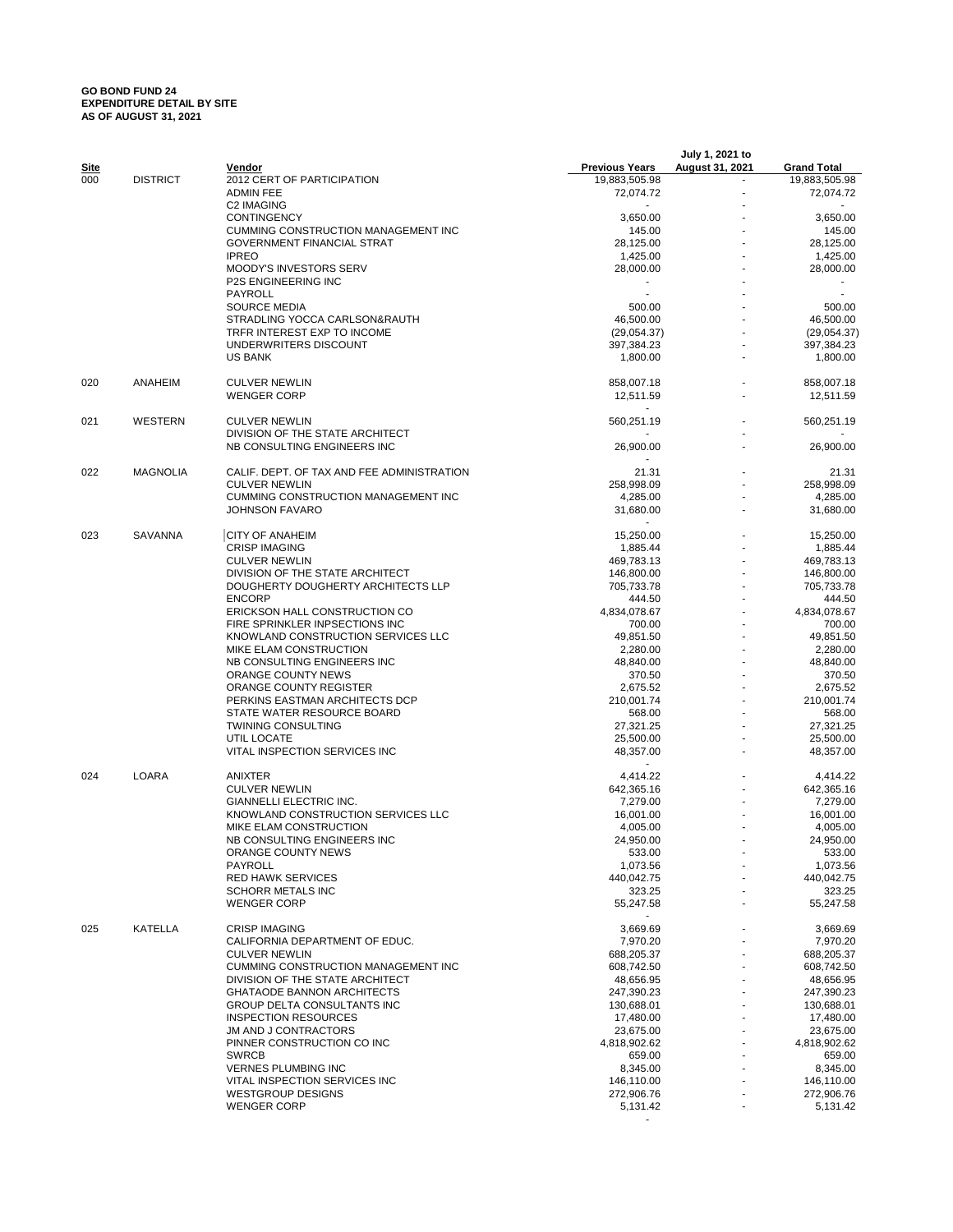| 027 | <b>KENNEDY</b>    | AMERICAN FENCE COMPANY INC                                       | 1,698.16             |    | 1,698.16             |
|-----|-------------------|------------------------------------------------------------------|----------------------|----|----------------------|
|     |                   | BALFOUR BEATTY CONSTRUCTION LLC                                  | 2,955,621.50         |    | 2,955,621.50         |
|     |                   | CITY OF LA PALMA<br><b>CRISP IMAGING</b>                         | 2,000.00<br>3,581.54 |    | 2,000.00<br>3,581.54 |
|     |                   | <b>CULVER NEWLIN</b>                                             | 594,181.10           |    | 594,181.10           |
|     |                   | CUMMING CONSTRUCTION MANAGEMENT INC                              | 164,342.50           |    | 164,342.50           |
|     |                   | DIVISION OF THE STATE ARCHITECT                                  | 60,300.00            |    | 60,300.00            |
|     |                   | <b>INSPECTION RESOURCES</b>                                      | 8,270.00             |    | 8,270.00             |
|     |                   | JHM SUPPLY INC.                                                  | 1,566.84             |    | 1,566.84             |
|     |                   | KNOWLAND CONSTRUCTION SERVICES LLC                               | 26,130.00            |    | 26,130.00            |
|     |                   | NB CONSULTING ENGINEERS INC                                      | 40,790.00            |    | 40,790.00            |
|     |                   | ORANGE COUNTY NEWS                                               | 218.87               |    | 218.87               |
|     |                   | PAYROLL                                                          | 11,075.47            |    | 11.075.47            |
|     |                   | RUHNAU RUHNAU CLARKE                                             | 286,567.41           |    | 286,567.41           |
|     |                   | STATE WATER RESOURCE BOARD                                       | 610.00               |    | 610.00               |
|     |                   | <b>TWINING CONSULTING</b>                                        | 42.886.75            |    | 42,886.75            |
|     |                   | <b>VERSA PRODUCTS INC</b>                                        | 18,114.26            |    | 18,114.26            |
| 028 | <b>CYPRESS</b>    | <b>AUHSD - GRAPHIC ARTS</b>                                      | 240.00               |    | 240.00               |
|     |                   | BALFOUR BEATTY CONSTRUCTION LLC                                  | 6,044,655.50         |    | 6,044,655.50         |
|     |                   | CALIFORNIA DEPARTMENT OF EDUC.                                   | 4,970.00             |    | 4,970.00             |
|     |                   | <b>CRISP IMAGING</b>                                             | 5,762.01             |    | 5,762.01             |
|     |                   | <b>CULVER NEWLIN</b>                                             | 658,495.12           |    | 658,495.12           |
|     |                   | CUMMING CONSTRUCTION MANAGEMENT INC                              | 521,320.00           |    | 521,320.00           |
|     |                   | DIVISION OF THE STATE ARCHITECT                                  | 68,550.00            |    | 68,550.00            |
|     |                   | <b>ENCORP</b>                                                    | 18,381.00            |    | 18,381.00            |
|     |                   | ENVIRONMENTAL REMEDIATION CONTRACTORS INC.                       | 42,700.00            |    | 42,700.00            |
|     |                   | ICS SERVICE CO.                                                  | 2,606.50             |    | 2,606.50             |
|     |                   | KNOWLAND CONSTRUCTION SERVICES LLC                               | 76,433.00            |    | 76,433.00            |
|     |                   | KOURY ENGINEERING AND TESTING INC                                | 33,440.00            |    | 33,440.00            |
|     |                   | NB CONSULTING ENGINEERS INC                                      | 34,850.00            |    | 34,850.00            |
|     |                   | OC HEALTH CARE                                                   | 382.00               |    | 382.00               |
|     |                   | ORANGE COUNTY NEWS                                               | 218.88               |    | 218.88               |
|     |                   | <b>P2S ENGINEERING INC</b>                                       | 13,996.50            |    | 13,996.50            |
|     |                   | PAYROLL                                                          | 464.32               |    | 464.32               |
|     |                   | <b>RMA GROUP</b>                                                 | 15,559.00            |    | 15,559.00            |
|     |                   | RUHNAU RUHNAU CLARKE                                             | 438,300.49           |    | 438,300.49           |
|     |                   | SOUTHERN CALIFORNIA EDISON                                       | 2,634.06             |    | 2,634.06             |
|     |                   | STATE WATER RESOURCES CONTROL BOARD                              | 652.00               |    | 652.00               |
|     |                   | TWINING CONSULTING                                               | 149,632.50           |    | 149,632.50           |
|     |                   |                                                                  |                      |    |                      |
| 031 | <b>BROOKHURST</b> | ANIXTER                                                          | 4,414.22             |    | 4,414.22             |
|     |                   | C S LEGACY CONSTRUCTION INC                                      | 718,507.00           |    | 718,507.00           |
|     |                   | <b>CRISP IMAGING</b>                                             | 81.78                |    | 81.78                |
|     |                   | <b>CULVER NEWLIN</b>                                             | 322,957.80           |    | 322,957.80           |
|     |                   | GIANNELLI ELECTRIC INC.                                          | 4,959.00             |    | 4,959.00             |
|     |                   | MIKE ELAM CONSTRUCTION                                           | 2,485.00             |    | 2,485.00             |
|     |                   | NEW HORIZONS CONTRACTING                                         | 900.00               |    | 900.00               |
|     |                   | ORANGE COUNTY NEWS                                               | 460.00               |    | 460.00               |
|     |                   | <b>SCHORR METALS INC</b>                                         | 323.25               |    | 323.25               |
|     |                   | <b>STEELCRAFT</b>                                                | 1,709.20             |    | 1,709.20             |
|     |                   | <b>TWINING CONSULTING</b>                                        | 1,534.00             |    | 1,534.00             |
|     |                   | UNITED PAVING                                                    | 135,702.00           |    | 135,702.00           |
|     |                   | VITAL INSPECTION SERVICES INC                                    | 52,488.00            |    | 52,488.00            |
| 032 | ORANGEVIEW        | <b>CULVER NEWLIN</b>                                             | 247,523.39           |    | 247,523.39           |
|     | <b>WALKER</b>     |                                                                  |                      |    |                      |
| 034 |                   | <b>CULVER NEWLIN</b>                                             | 130,572.45           |    | 130,572.45           |
|     |                   | <b>CUMMING CONSTRUCTION MANAGEMENT INC</b><br><b>WENGER CORP</b> | 1,050.00<br>3,712.32 |    | 1.050.00<br>3,712.32 |
|     |                   |                                                                  | $\sim$               |    |                      |
| 035 | DALE              | AMERICAN FENCE COMPANY INC                                       | 2,173.90             |    | 2,173.90             |
|     |                   | <b>CRISP IMAGING</b>                                             | 4,320.02             |    | 4,320.02             |
|     |                   | CITY OF ANAHEIM                                                  | 10,150.10            |    | 10,150.10            |
|     |                   | <b>CRISP IMAGING</b>                                             | 459.72               |    | 459.72               |
|     |                   | <b>CUCAMONGA SCHOOL DISTRICT</b>                                 | 3.00                 |    | 3.00                 |
|     |                   | <b>CULVER NEWLIN</b>                                             | 131,688.94           |    | 131,688.94           |
|     |                   | CUMMING CONSTRUCTION MANAGEMENT INC                              | 381,012.50           |    | 381,012.50           |
|     |                   | DIVISION OF THE STATE ARCHITECT                                  | 233,933.84           |    | 233,933.84           |
|     |                   | <b>ENCORP</b>                                                    | 15,745.00            |    | 15,745.00            |
|     |                   | <b>GHATAODE BANNON ARCHITECTS</b>                                | 1,385,242.30         |    | 1,385,242.30         |
|     |                   | <b>GLENDALE USD</b>                                              | 27.00                | ÷. | 27.00                |
|     |                   | <b>INSPECTION RESOURCES</b>                                      | 34,675.00            |    | 34,675.00            |
|     |                   | KNOWLAND CONSTRUCTION SERVICES LLC                               | 109,914.00           |    | 109,914.00           |
|     |                   | NB CONSULTING ENGINEERS INC                                      | 15,900.00            |    | 15,900.00            |
|     |                   | OCEANSTATE DEVELOPMENT INC.                                      | 194,350.00           |    | 194,350.00           |
|     |                   | ORANGE COUNTY NEWS                                               | 1,452.50             |    | 1,452.50             |
|     |                   | ORANGE COUNTY REGISTER                                           | 3,574.44             |    | 3,574.44             |
|     |                   | PARADISE CONSTRUCTION AND CONTRACT MANANGEMENT INC               | 1,946,897.89         |    | 1,946,897.89         |
|     |                   | PAYROLL                                                          | 1,505.33             |    | 1,505.33             |
|     |                   | <b>RMA GROUP</b>                                                 | 28,904.50            |    | 28,904.50            |
|     |                   | US AIR CONDITIONING DISTRIBUTORS                                 | 4,746.02             |    | 4,746.02             |
|     |                   | VITAL INSPECTION SERVICES INC                                    | 3,159.00             |    | 3,159.00             |